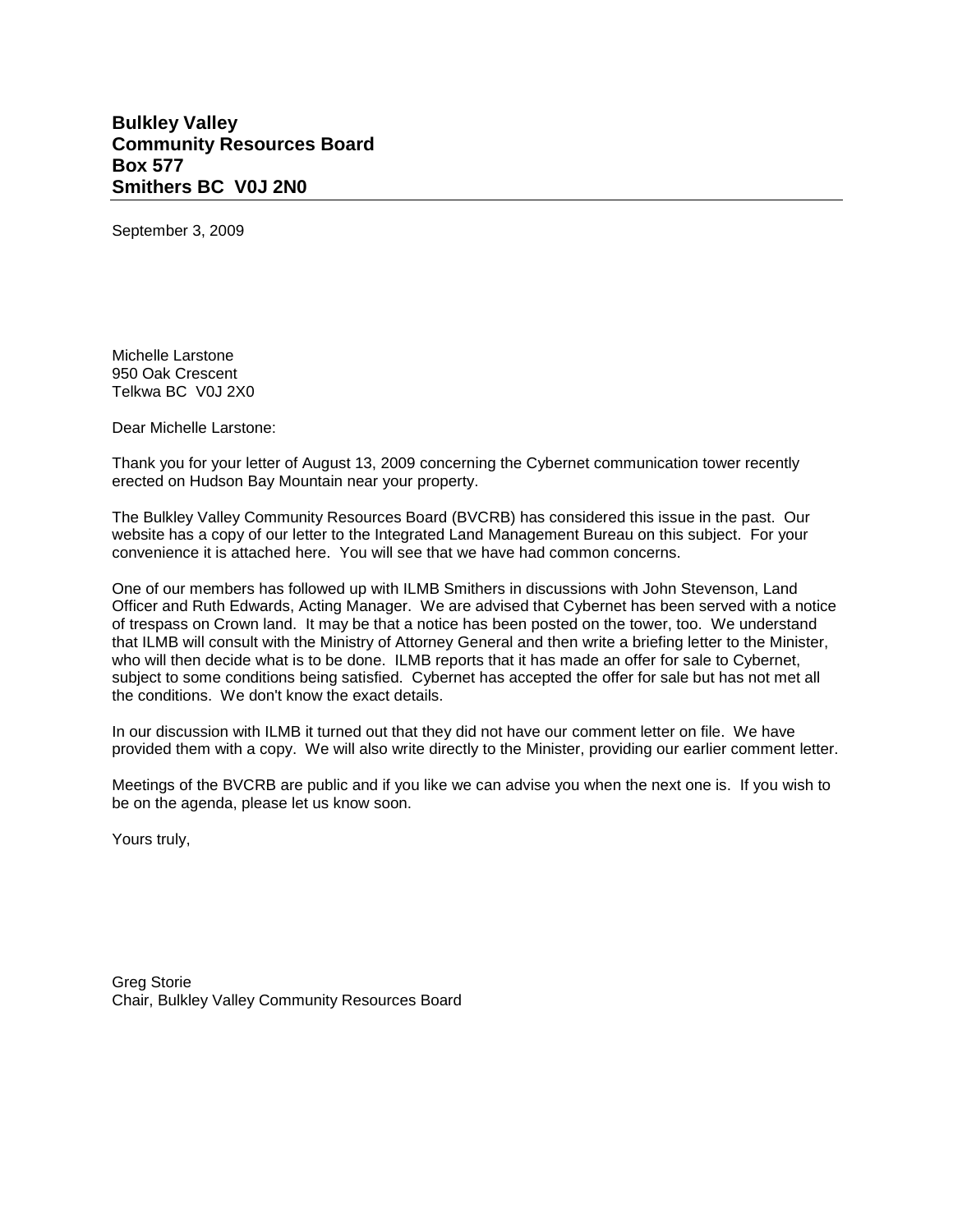Bulkley Valley Community Resources Board Box 577 Smithers, BC, V0J 2N0 November 24, 2007

John Stevenson, Land Officer Integrated Land Management Bureau Bag 5000 Smithers, BC, V0J 2N0

## **Re: Cybernet Communication's application for a license of occupation for four radio tower sites**

Thank you for the opportunity to comment on this application. The Bulkley Valley Community Resources Board (BVCRB) is the custodian of the Bulkley Land and Resources Management Plan (LRMP). We assess such applications as this for their compatibility with the LRMP.

Since the LRMP is a plan developed by the community regarding activities on Crown Land we expect development activity to conform to the plan. Necessarily, the process of assessing compatibility needs to take place in advance of development. We understand that two or three of the proposed four sites have already been developed. Quite apart from the intrinsic issues that arise from each site's proposed (or actual) use is the potential for precedent in deciding how to deal with the fact that development has taken place first with approval sought later.

If an approval is given retroactively to the established sites a strong precedent may be set for other users of Crown Land to do likewise. We see this as a move that would weaken the effectiveness of the Plan. Other existing or future tenure holders may see that there is not a level playing field, or that conformance with the Plan is not needed. This is a key issue raised by this application.

The information provided is scant and is not adequate for a complete discussion of the merits of the application. The Blue Pearl site is said to need a two hundred metre access trail through the bush, but does not give detail if this is a motorized or foot trail, or to what standard the trail will be built, or if an assessment been done for erosion or water quality concerns downstream as the area is in a community watershed. New trail construction may provide recreational access inappropriately, even if unintentionally. On the site that requires trail construction, details on how access will be managed are needed.

Towers near the airport may need navigation warning lights. Visual quality concerns arise with some hillside developments. We have no information about conformance of this application to applicable standards or if addition lights will be required on the side of Hudson Bay Mountain.